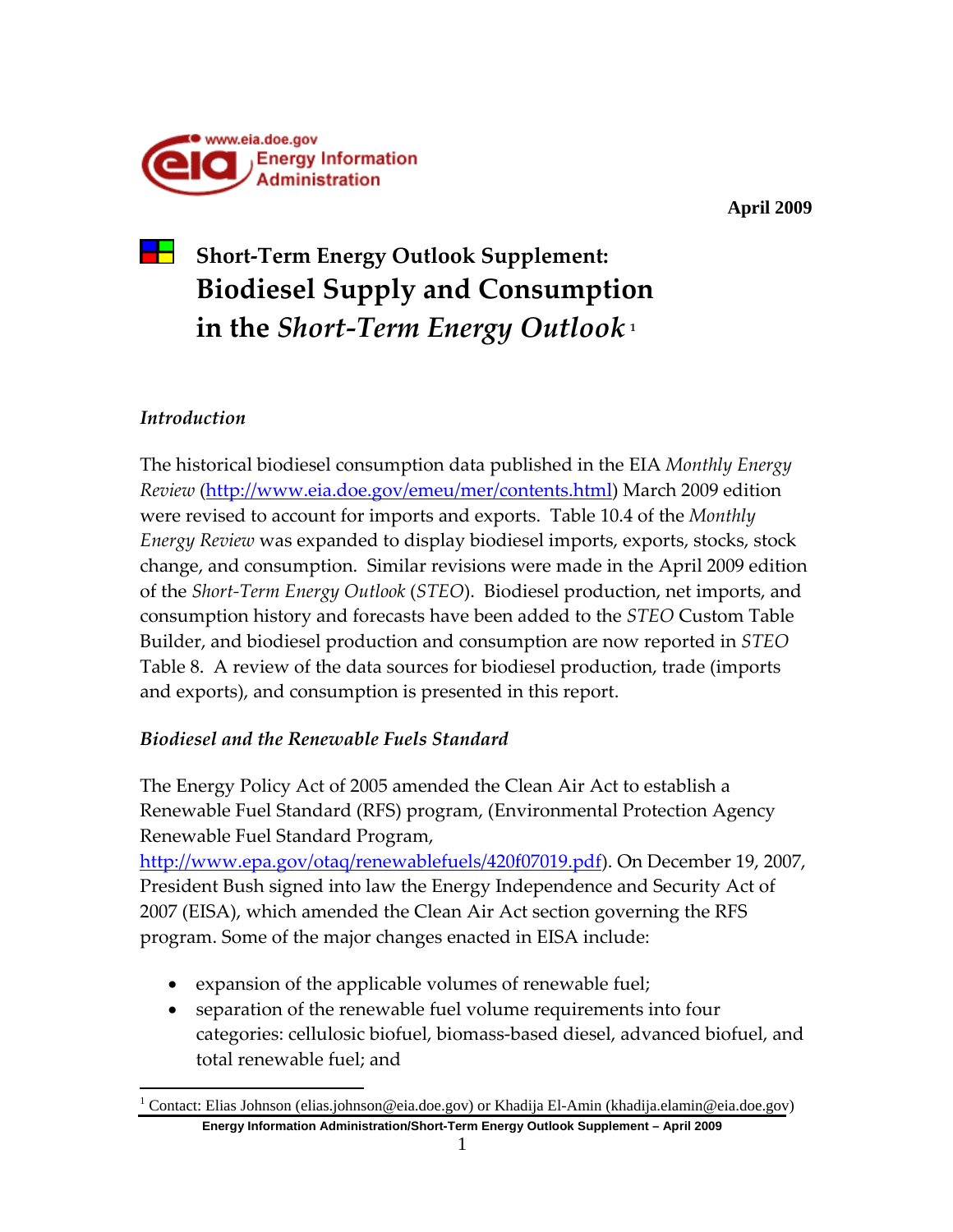| <b>Table.1. Renewable Fuel Standard</b><br>(Billion gallons per year)                   |                                    |                                   |                                     |                                       |                                                    |                            |
|-----------------------------------------------------------------------------------------|------------------------------------|-----------------------------------|-------------------------------------|---------------------------------------|----------------------------------------------------|----------------------------|
| Year                                                                                    | <b>Renewable</b><br><b>Biofuel</b> | <b>Advanced</b><br><b>Biofuel</b> | <b>Cellulosic</b><br><b>Biofuel</b> | <b>Biomass-based</b><br><b>Diesel</b> | <b>Undifferentiated</b><br><b>Advanced Biofuel</b> | <b>Total</b><br><b>RFS</b> |
| 2008                                                                                    | 9.0                                |                                   |                                     |                                       |                                                    | 9.0                        |
| 2009                                                                                    | 10.5                               | 0.6                               |                                     | 0.5                                   | 0.1                                                | 11.1                       |
| 2010                                                                                    | 12.0                               | 0.95                              | 0.1                                 | 0.65                                  | 0.2                                                | 12.95                      |
| 2011                                                                                    | 12.6                               | 1.35                              | 0.25                                | 0.8                                   | 0.3                                                | 13.95                      |
| 2012                                                                                    | 13.2                               | 2.0                               | 0.5                                 | 1.0                                   | 0.5                                                | 15.2                       |
| 2013                                                                                    | 13.8                               | 2.75                              | 1.0                                 |                                       | 1.75                                               | 16.55                      |
| 2014                                                                                    | 14.4                               | 3.75                              | 1.75                                |                                       | 2.0                                                | 18.15                      |
| 2015                                                                                    | 15.0                               | 5.5                               | 3.0                                 |                                       | 2.5                                                | 20.5                       |
| 2016                                                                                    | 15.0                               | 7.25                              | 4.25                                |                                       | 3.0                                                | 22.25                      |
| 2017                                                                                    | 15.0                               | 9.0                               | 5.5                                 |                                       | 3.5                                                | 24.0                       |
| 2018                                                                                    | 15.0                               | 11.0                              | 7.0                                 |                                       | 4.0                                                | 26.0                       |
| 2019                                                                                    | 15.0                               | 13.0                              | 8.5                                 |                                       | 4.5                                                | 28.0                       |
| 2020                                                                                    | 15.0                               | 15.0                              | 10.5                                |                                       | 4.5                                                | 30.0                       |
| 2021                                                                                    | 15.0                               | 18.0                              | 13.5                                |                                       | 4.5                                                | 33.0                       |
| 2022                                                                                    | 15.0                               | 21.0                              | 16.0                                |                                       | 5.0                                                | 36.0                       |
| <b>Source:</b> Renewable Fuels Association http://www.ethanolrfa.org/resource/standard/ |                                    |                                   |                                     |                                       |                                                    |                            |

• increasing the volume of renewable fuel required from 9 billion gallons in 2008 to 36 billion gallons by 2022 (Table 1).

**Source:** Renewable Fuels Association, http://www.ethanolrfa.org/resource/standard/.

Any party that produces gasoline for use in the United States, including refiners, importers, and blenders (other than oxygenate blenders), is considered an obligated party under the RFS program. All obligated parties are expected to meet the RFS beginning in 2007, with two important exceptions. First, small refiners and small refineries are exempt from meeting the renewable fuel requirements through 2010. Second, all gasoline producers located in Alaska, Hawaii, and noncontiguous U.S. territories are exempt from the RFS program indefinitely. These States and territories may opt into the program, however, and all of the refiners (except for small refiners and refineries), importers, and blenders located therein would then be subject to the RFS.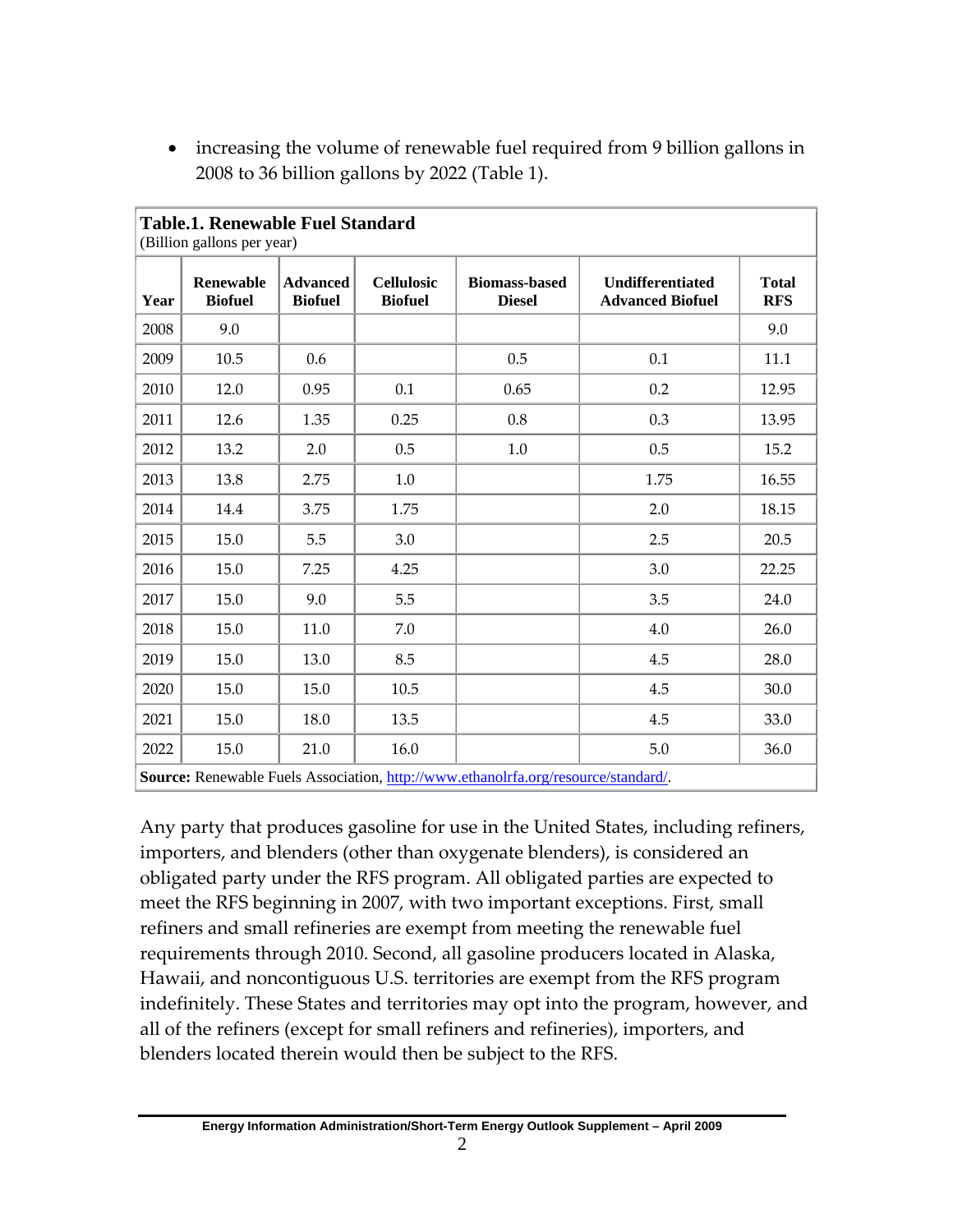## *Capacity and Production*

The RFS program and rising fuel prices over the last few years led to a surge in biodiesel production capacity (Table 2) and production (Table 3).

| As of              | <b>Production Capacity</b> |
|--------------------|----------------------------|
| January 1, 2001    | 62.3                       |
|                    |                            |
| January 1, 2002    | 92.3                       |
| January 1, 2003    | 153.3                      |
| January 1, 2004    | 162.3                      |
| January 1, 2005    | 240.3                      |
| January 1, 2006    | 332.9                      |
| January 1, 2007    | 672.3                      |
| January 1, 2008    | 1,925.8                    |
| September 29, 2008 | 2,610.0                    |

**Source:** National Biodiesel Board – Commercial Biodiesel Plants, http://www.biodiesel.org/buyingbiodiesel/producers\_marketers/Producers%20Map-Existing.pdf.

| Table 3. Annual U.S. Biodiesel Production |                       |                        |                        |  |  |
|-------------------------------------------|-----------------------|------------------------|------------------------|--|--|
| Year                                      | <b>Million Pounds</b> | <b>Million Gallons</b> | <b>Million Barrels</b> |  |  |
| 2001                                      | 65.610                | 8.577                  | 0.204                  |  |  |
| 2002                                      | 80.203                | 10.484                 | 0.250                  |  |  |
| 2003                                      | 108.703               | 14.210                 | 0.338                  |  |  |
| 2004                                      | 214.062               | 27.982                 | 0.666                  |  |  |
| 2005                                      | 694.517               | 90.787                 | 2.162                  |  |  |
| 2006                                      | 1915.760              | 250.426                | 5.963                  |  |  |
| 2007                                      | 3747.253              | 489.837                | 11.663                 |  |  |
| 2008                                      | 5221.339              | 682.528                | 16.251                 |  |  |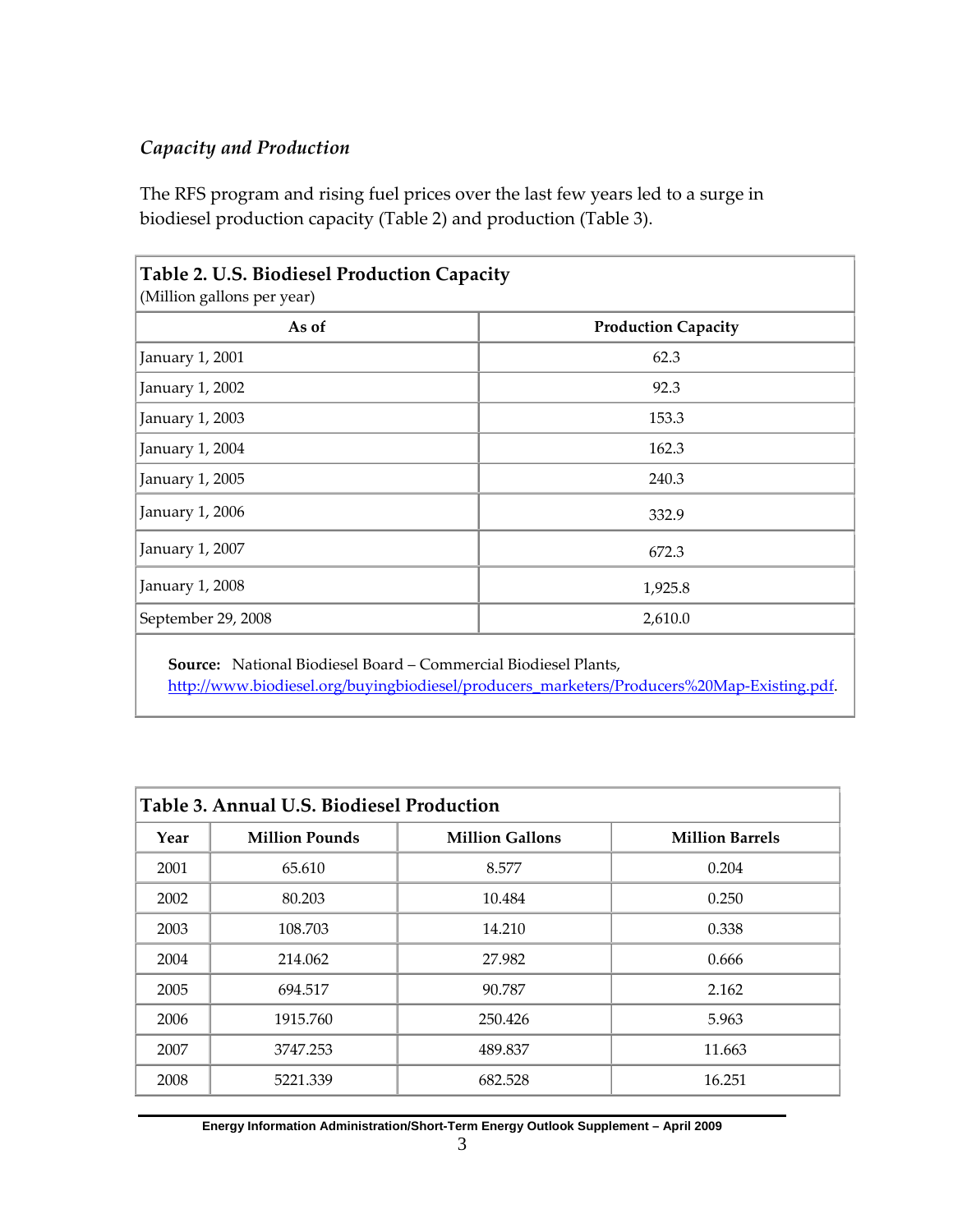#### **Notes:**

- Production in pounds is converted to gallons by dividing by 7.65. Production in gallons is converted to barrels by dividing by 42.
- Through 2000, data are not available. Beginning in 2001, data are estimates.

#### **Sources:**

- **2001‐2005**—U.S. Department of Agriculture, Commodity Credit Corporation, Bioenergy Program records.
- **2006**—U.S. Department of Commerce, Bureau of the Census, ʺM311K ‐ Fats and Oils: Production, Consumption, and Stocks," Table 3A, data for soybean oil consumed in methyl esters (biodiesel). In addition, the Energy Information Administration (EIA), Office of Integrated Analysis and Forecasting, estimates that 14.4 million gallons of yellow grease were consumed in methyl esters (biodiesel).
- **2007 and 2008**—U.S. Department of Commerce, Bureau of the Census, ʺM311K ‐ Fats and Oils: Production, Consumption, and Stocks," Table 3A, data for all fats and oils consumed in methyl esters (biodiesel).

## *Tax Credit and Biodiesel Trade*

Much of the increase in production in 2007 and 2008 was not consumed within the United States but was exported because of incentives provided by the biodiesel tax credit (see data in Table 4).

The Volumetric Ethanol Excise Tax Credit or "Blender Tax Credit" (BTC) was created in 2004 as part of the American Jobs Creation Act of 2004. The BTC provided a \$1.00‐per‐gallon tax credit for "virgin feedstock‐biodiesel" (first‐use vegetable oils and animal fats, including palm and fish oil) and a \$0.50‐per‐ gallon tax credit for biodiesel produced from recycled oils and animal fats that is blended with conventional diesel. The BTC was originally scheduled to expire at the end of 2006 but was extended to end in 2008 by the Energy Policy Act of 2005. The intent of the BTC was to make biodiesel blends competitive with petroleum diesel, which in turn would increase demand and spur investment in biodiesel supply infrastructure. The BTC applied to all biodiesel blended with conventional diesel regardless of where the biodiesel was produced or where the blend is consumed.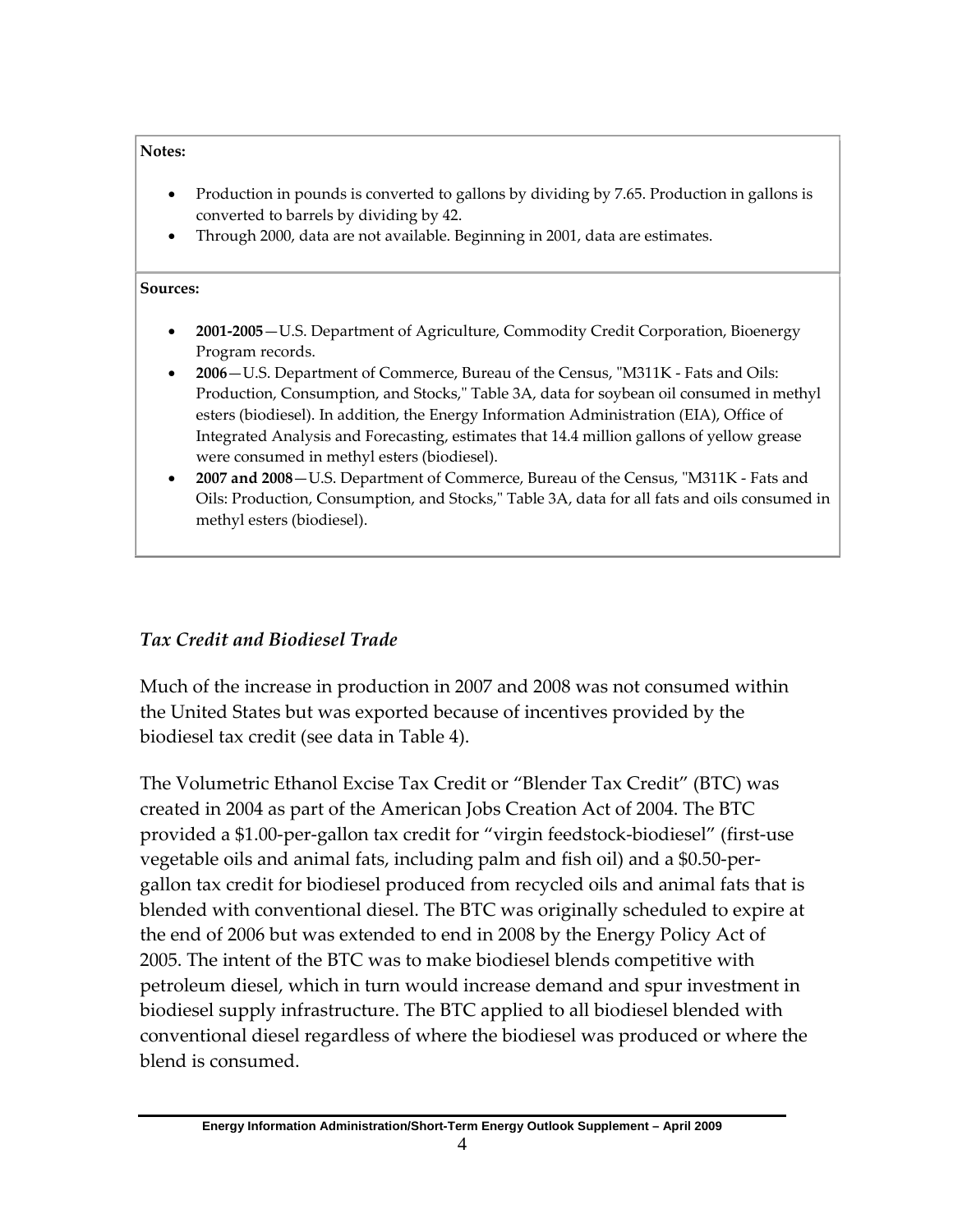The seemingly innocuous "loophole" that imported biodiesel also benefited from the tax credit led to significant increases in biodiesel trade. The loophole, called "splash and dash," is exploited in the following manner:

- A tanker load of 100-percent biodiesel (B100) is "splashed" (blended) with a small amount of conventional diesel. Adding 0.1 percent of conventional diesel to a load of biodiesel is enough to qualify for the BTC.
- The shipment, now B99, a 99-percent biodiesel blend, is then exported ("dashed") to markets, primarily in the European Union (EU).

Since the passing of the BTC, increasingly large volumes of imported biodiesel from Asia and Latin America have taken advantage of the loophole. Because of this practice, officials of EUʹs leading biodiesel industry group, the European Biodiesel Board (EBB), claimed that "splash and dash" damages domestic producers, constitutes export dumping, and violates World Trade Organization agreements. The EBB, in April 2008, presented a formal complaint before the European Commission (EC), which later found sufficient evidence to launch an investigation. The EC's investigation determined that placing tariffs on U.S. biodiesel was warranted.

The Emergency Economic Stabilization Act of 2008 (EESA) included several pieces of biodiesel‐related language. The EESA extended the BTC for one year through December 31, 2009, and provided credit parity for feedstocks. The EESA provides that all biodiesel fuel qualifies for the \$1.00‐per‐gallon BTC beginning on January 1, 2009. Previously, biodiesel produced from second‐use, or non‐ virgin, feedstocks was only eligible for a \$0.50‐per‐gallon tax credit. The EESA also contained language that closed the "splash and dash" loophole. Foreign‐ produced biodiesel sent to the United States can no longer receive the BTC, but domestic biodiesel that is blended and then exported is still eligible.

In March 2009, the EU imposed anti‐dumping and anti‐subsidy duties on imports of biodiesel from the United States. Starting on March 13, for the next 6 months, U.S. firms exporting biodiesel into the EU will have to pay anti‐ dumping tariffs of up to 29 percent and anti‐subsidy duties ranging between 29 percent and 41 percent. The EU Executive, which oversees trade policy for the 27‐ nation EU, must decide within the next 6 months whether to impose "definitive" duties" on U.S. biodiesel imports. These duties, which are in effect for at least 5 years, must be approved by EU‐member country trade ministers.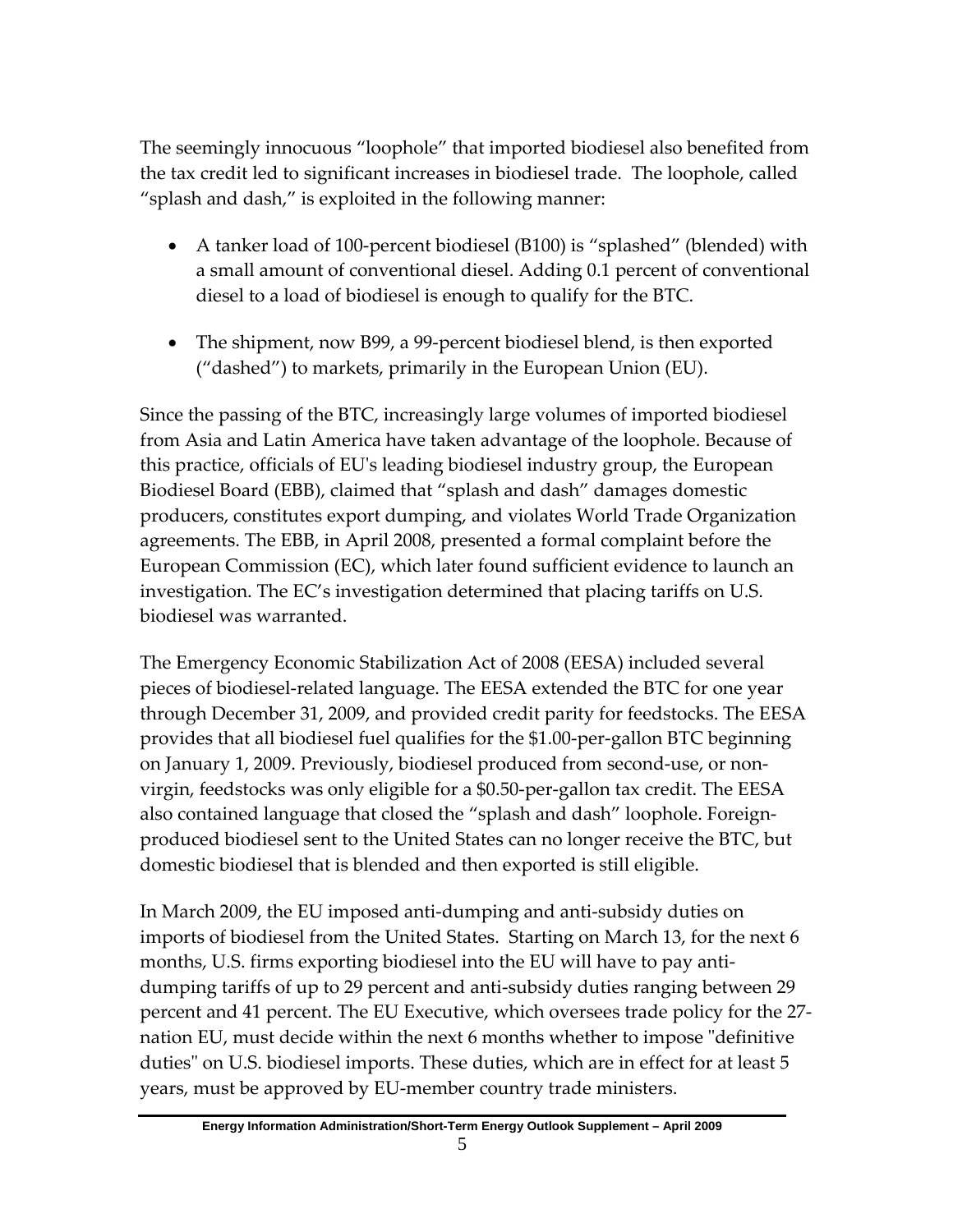### **Table 4. U.S. Biodiesel Exports and Imports**

**(**Million gallons, except shares)

|               | World  | <b>North America</b> |                         | <b>European Union</b> |                         |  |
|---------------|--------|----------------------|-------------------------|-----------------------|-------------------------|--|
| Year          | Volume | Volume               | Share of<br>world total | Volume                | Share of world<br>total |  |
| 2003          | 4.61   | 1.28                 | 28%                     | 0.82                  | 18%                     |  |
| 2004          | 5.19   | 0.98                 | 19%                     | 0.74                  | 14%                     |  |
| 2005          | 8.64   | 1.58                 | 18%                     | 3.78                  | 44%                     |  |
| 2006          | 34.76  | 11.91                | 34%                     | 16.48                 | 47%                     |  |
| 2007          | 272.04 | 18.20                | $7\%$                   | 237.01                | 87%                     |  |
| 2008          | 677.38 | 6.82                 | $1\%$                   | 645.96                | 95%                     |  |
| Imports from: |        |                      |                         |                       |                         |  |
|               | World  | <b>North America</b> |                         |                       | Asia                    |  |
| Year          | Volume | Volume               | Share of<br>world total | Volume                | Share of world<br>total |  |

| 2003                                                            | 3.93   | 0.16  | 4%  | 2.53   | 64% |  |
|-----------------------------------------------------------------|--------|-------|-----|--------|-----|--|
| 2004                                                            | 4.08   | 0.49  | 12% | 1.61   | 39% |  |
| 2005                                                            | 8.68   | 1.10  | 13% | 4.94   | 57% |  |
| 2006                                                            | 44.91  | 7.74  | 17% | 24.19  | 54% |  |
| 2007                                                            | 140.37 | 20.81 | 15% | 100.67 | 72% |  |
| 2008                                                            | 315.07 | 25.45 | 8%  | 129.43 | 41% |  |
| $\mathbf{M}$ . The set of $\mathbf{M}$ is a set of $\mathbf{M}$ |        |       |     |        |     |  |

**Notes:** Exports include re‐exports.

**Sources:** U.S. Department of Agriculture, Foreign Agriculture Service, import data for Harmonized Tariff Schedule code 3824.90.40.20 (Fatty Esters Animal/Vegetable/ʹMixture), and export data for Schedule B code 3824.90.40.00 (Fatty 'Substances Animal/Vegetable/Mixture). Although these categories include products other than biodiesel (such as those destined for soaps, cosmetics, and other items), biodiesel is the largest component. In the absence of other reliable trade data for biodiesel, EIA sees these data as good estimates.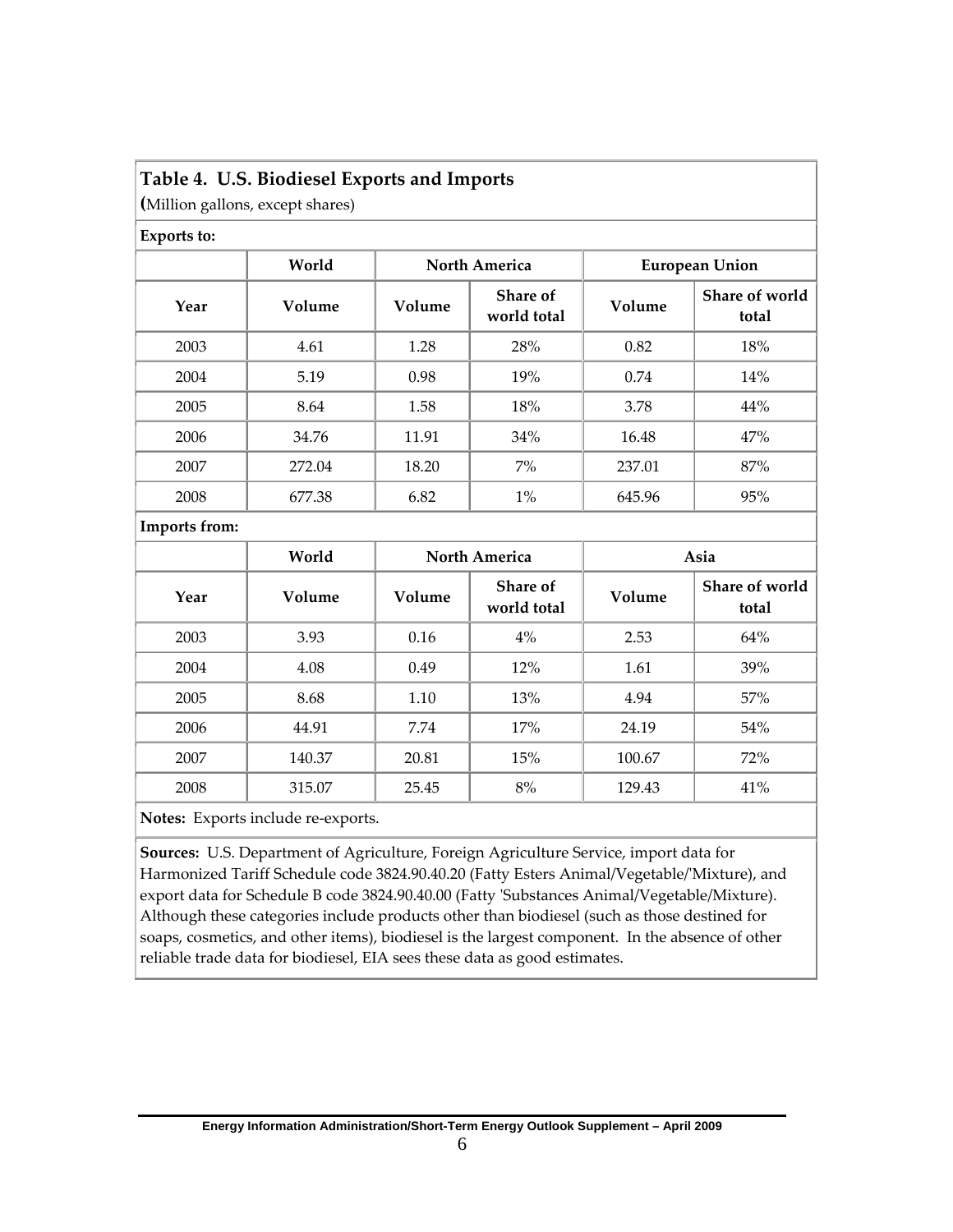# *STEO Biodiesel Supply and Consumption Balance*

The *STEO* biodiesel balance currently involves the following three variables:

- BDPRPUS = Biodiesel plant production
- BDNIPUS = Biodiesel net imports
- BDTCPUS = Biodiesel product supplied (consumption).

EIA will soon begin collecting monthly biodiesel plant statistics including: biodiesel and co‐product production, end‐of‐month inventories, feedstock inputs, and sales of biodiesel (B100) and biodiesel blends. A one‐time survey that will collect historical annual biodiesel production data for 2006, 2007, and 2008 is also scheduled. Until these data become available, the *STEO* biodiesel balance will assume no monthly stock change. Biodiesel consumption, BDTCPUS, is calculated from a balance around plant production and trade (Table 5):

| Table 5. Biodiesel Annual Statistics |                         |                |         |                                 |                                     |  |
|--------------------------------------|-------------------------|----------------|---------|---------------------------------|-------------------------------------|--|
| (Million gallons)                    |                         |                |         |                                 |                                     |  |
| Year                                 | Production<br>(BDPRPUS) | <b>Exports</b> | Imports | <b>Net Imports</b><br>(BDNIPUS) | Imputed<br>Consumption<br>(BDTCPUS) |  |
| 2001                                 | 8.57                    | 1.65           | 3.29    | 1.64                            | 10.20                               |  |
| 2002                                 | 10.50                   | 2.33           | 8.02    | 5.68                            | 16.18                               |  |
| 2003                                 | 14.20                   | 4.61           | 3.93    | $-0.68$                         | 13.52                               |  |
| 2004                                 | 27.97                   | 5.19           | 4.08    | $-1.10$                         | 26.87                               |  |
| 2005                                 | 90.80                   | 8.64           | 8.68    | 0.04                            | 90.84                               |  |
| 2006                                 | 250.43                  | 34.76          | 44.91   | 10.14                           | 260.58                              |  |
| 2007                                 | 489.83                  | 272.04         | 140.37  | $-131.67$                       | 358.17                              |  |
| 2008                                 | 682.53                  | 677.38         | 315.07  | $-362.31$                       | 320.22                              |  |

BDTCPUS = BDPRPUS + BDNIPUS

**Notes:**

• Exports include re‐exports

- Imputed consumption = production + imports exports
- Through 2000, data are not available. Beginning in 2001, data are estimates.

**Sources:**

Production: See Table 1. Trade: See Table 3